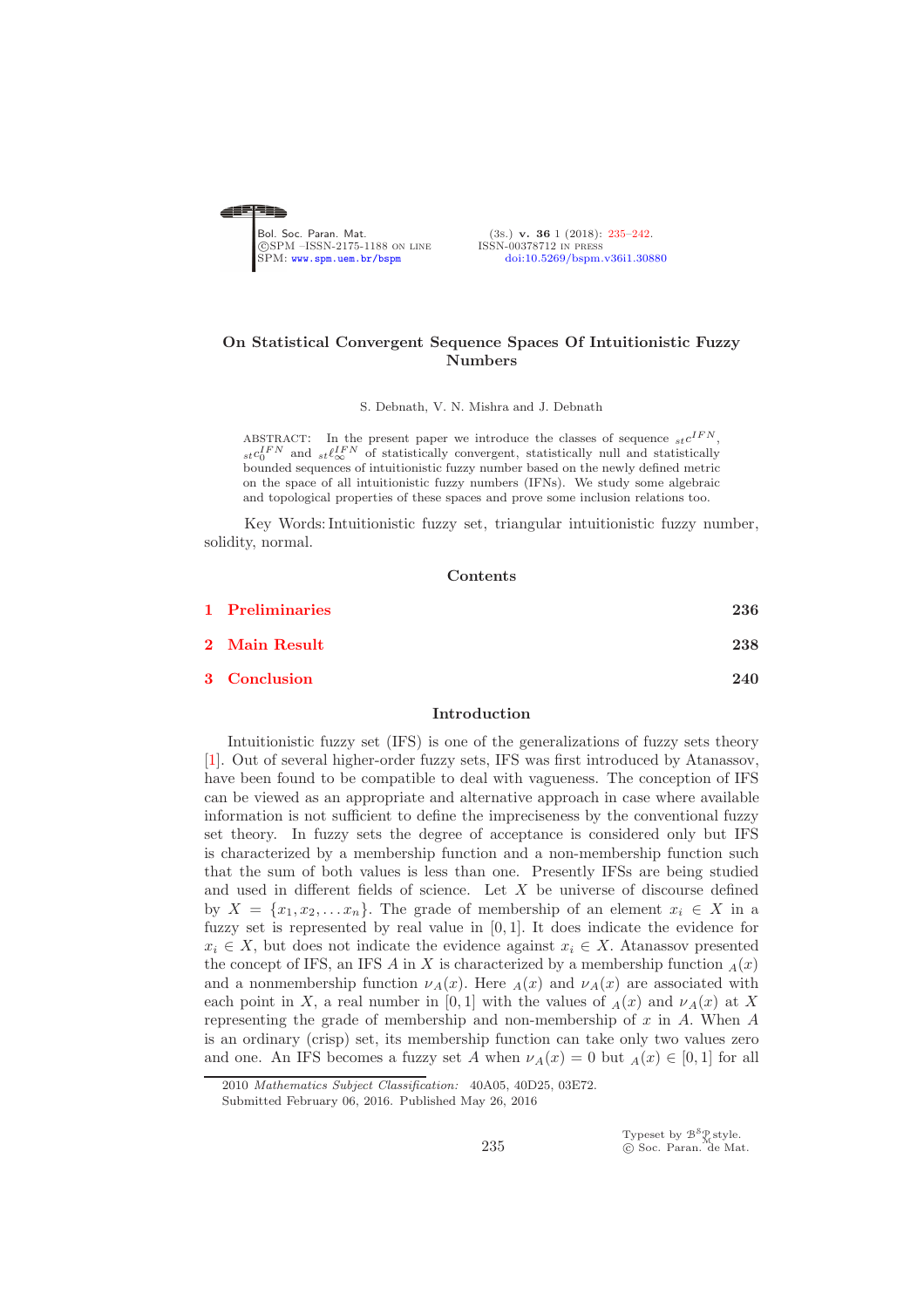$x \in A$ . Burillo et. al. [\[4\]](#page-6-2) proposed definition of intuitionistic fuzzy number (IFN). The notion of statistical convergence was introduced by Fast [\[11\]](#page-6-3) and Schoenberg [\[20\]](#page-6-4) independently. This concept has been generalized and developed by Fridy [\[12\]](#page-6-5),  $\text{`Salat}$  [\[18\]](#page-6-6), Connor [\[6\]](#page-6-7), Connor et. al. [\[7\]](#page-6-8), Et and Nuray [\[10\]](#page-6-9) and many others. Nuray and Savas [\[17\]](#page-6-10), extended the idea to apply to sequences of fuzzy numbers. Later on, Aytar and Pehlivan [\[2\]](#page-6-11), Bilgin [\[3\]](#page-6-12), Colak et. al. [\[5\]](#page-6-13), Kwon [\[14\]](#page-6-14), Tripathy and Baruah [\[21\]](#page-6-15), Savas [\[18\]](#page-6-6), Debnath et. al. [\[9\]](#page-6-16) and many others extended the idea of statistical convergence to the sequences of fuzzy numbers. The existing literature on statistical convergence appears to have been restricted to sequences of real numbers, complex numbers or fuzzy numbers. As intuitionistic fuzzy numbers are generalization of fuzzy numbers, it is reasonable to think about the existing sequence spaces of real numbers, interval numbers and fuzzy numbers in terms of intuitionistic fuzzy numbers. Recently the authors have introduced convergent, null and bounded sequence spaces of intuitionistic fuzzy numbers. In the current paper we have introduced and studied the properties of the sequence spaces  $_{st}c^{IFN}$ ,  $_{st}c^{IFN}$  and  $_{st}c^{IFN}$  of statistically convergent, null and bounded sequences of intuitionistic fuzzy numbers with the help of a newly defined metric.

### 1. Preliminaries

<span id="page-1-0"></span>**Definition 2.1.** A fuzzy number  $X$  is a fuzzy subset of the real line  $R$ , i.e, a mapping  $X : R \to I = [0, 1]$  associating each real number t with its grade of membership  $X(t)$ . A fuzzy number X is normal if there exists  $t_0 \in R$  such that  $X(t_0) = 1$ . A fuzzy number X is upper semi continuous if for each  $\varepsilon > 0$ ,  $X^{-1}([0, \alpha + \varepsilon))$  is open in the usual topology for all  $\alpha \in [0, 1)$ .

**Definition 2.2.**  $\alpha$ -cuts of a fuzzy number X is defined by,  $[X]^{\alpha} = \{t \in R : X(t) \geq 0\}$  $\alpha$ ,  $\alpha \in [0, 1]$ .

**Definition 2.3.** [\[15\]](#page-6-17) A sequence space E is said to be solid (or normal) if  $(Y_k) \in E$ whenever  $(X_k) \in E$  and  $|Y_k| \leq |X_k|$  for all  $k \in N$ .

**Definition 2.4.** [\[15\]](#page-6-17) A sequence space E is said to be monotone if E contains the canonical pre image of all its step spaces.

**Definition 2.5.** [\[15\]](#page-6-17) A sequence space E is said to be sequence algebra if  $(X_k \otimes Y_k)$  $\in E$  whenever  $(X_k), (Y_k) \in E$ .

**Lemma 2.1.** [\[15\]](#page-6-17) A sequence space E is normal implies that it is monotone.

**Definition 2.6.** Let X be a given non-empty set. An intuitionistic fuzzy set  $(IFS)$ [\[1\]](#page-6-1) in  $X$  is an object  $A$  given by

$$
A = \{ \langle x, \mu_A(x), \nu_A(x) \rangle : x \in X \}
$$

where  $\mu_A : X \to [0,1]$  and  $\nu_A : X \to [0,1]$  are functions such that  $0 \leq \mu_A(x) + \nu_A(x) \leq 1$  for all  $x \in X$ .

**Definition 2.7.** [\[4\]](#page-6-2) An Intuitionistic fuzzy number (IFN)  $\vec{A}$  is

i) an intuitionistic fuzzy subset of the real line.

ii) normal, i.e., there is any  $x_0 \in R$  such that  $\mu_A(x_0) = 1$  and,  $\nu_A(x_0) = 0$ .

iii) convex for the membership function  $\mu_A(x)$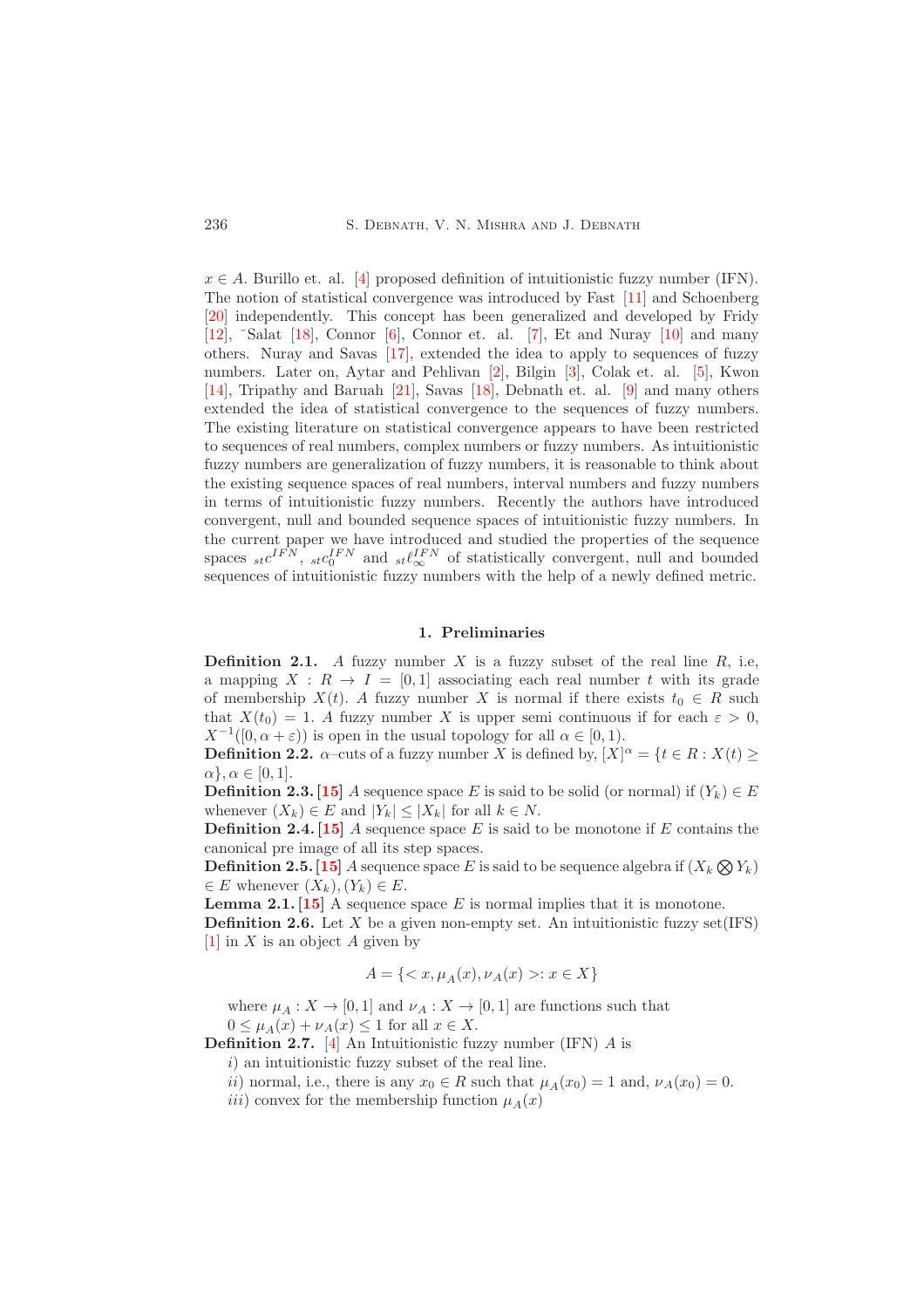On Statistical Convergent Sequence Spaces Of Intuitionistic Fuzzy Numbers237

i.e  $\mu_A(\lambda x_1 + (1 - \lambda)x_2) \ge \min(\mu_A(x_1), \mu_A(x_2)) \ \forall \ x_1, x_2 \in R$  and  $\lambda \in [0, 1]$ . concave for the non-membership function  $\nu_A(x)$ i.e  $\nu_A(\lambda x_1 + (1 - \lambda x_2)) \ge \min(\nu_A(x_1), \nu_A(x_2)) \ \forall \ x_1, x_2 \in R$  and  $\lambda \in [0, 1].$ iii)  $\mu_A$  is upper semi continuous and  $\nu_A$  is lower semi continuous iv) supp  $A = cl$   $({x \in X : \nu_A(x) < 1})$  is bounded.

An IFS  $A = \{ \langle x, \mu_A(x), \nu_A(x) \rangle : x \in X \}$  such that  $\mu_A(x)$  and  $1 - \nu_A(x)$  are fuzzy numbers, where  $(1 - \nu_A)(x) = 1 - \nu_A(x)$ , and  $\mu_A(x) + \nu_A(x) \le 1$  is called an intuitionistic fuzzy number. We denote by  $A = (\mu_A, \nu_A)$ , an intuitionistic fuzzy number and by  $R^2(I)$ , the set of all IFN. It is obvious that any fuzzy number  $B = \{ \langle x, \mu_A(x) \rangle : x \in X \}$  can be represented as an intuitionistic fuzzy number by

$$
B = \{ : x \in X\}.
$$

Let  $D^2$  be the set of all closed and bounded intervals of the form  $([x_{1l}, x_{1r}], [x_{2l}, x_{2r}])$ on  $R^2 = R \times R$ . For  $X, Y \in D^2$  we have  $X \leq Y$  iff  $x_{1l} \leq y_{1l}, x_{1r} \leq y_{1r}, x_{2l} \leq y_{2l}$ ,  $x_{2r} \leq y_{2r}$  where  $X = ([x_{1l}, x_{1r}], [x_{2l}, x_{2r}]), Y = ([y_{1l}, y_{1r}], [y_{2l}, y_{2r}]).$  The distance between X and Y is given by  $d(X,Y) = max{ |x_{1l} - y_{1l}|, |x_{2l} - y_{2l}|, |x_{1r} - y_{1r}|,$  $|x_{2r} - y_{2r}|$ . Then d defines a metric on  $D^2$  and  $(D^2, d)$  forms a complete metric space [\[8\]](#page-6-18).

Let  $R^2(I)$  denote the set of all intuitionistic fuzzy numbers. Then for  $X, Y \in$  $R^2(I)$  the  $\alpha$ -level set of X, Y are  $[\mu_X(x)]^{\alpha} = \{x \in X : \alpha(x) \ge \alpha\}$ 

 $[1 - \nu_X(x)]^{\alpha} = \{x \in X : 1 - \nu_{\alpha}(x) \ge \alpha\}$  $=\{x\in X:\nu_{\alpha}(x)\leq 1-\alpha,\alpha\in[0,1]\}=[\nu_{X}(x)]^{1-\alpha}$  $[\mu_Y(y)]^{\alpha} = \{y \in Y : \alpha(y) \ge \alpha\}$  $[1 - \nu_Y(y)]^{\alpha} = \{y \in Y : 1 - \nu_{\alpha}(y) \ge \alpha\}$  $=\{y \in Y : \nu_{\alpha}(y) \leq 1 - \alpha, \alpha \in [0,1]\} = [\nu_Y(y)]^{1-\alpha}$ Then  $[\mu_X(x)]^{\alpha}$ ,  $[\mu_Y(y)]^{\alpha}$ ,  $[1 - \nu_X(x)]^{\alpha}$ ,  $[1 - \nu_Y(y)]^{\alpha}$  are closed and bounded

intervals of the following form:

 $[\mu_X(x)]^\alpha = [x_1^\alpha, x_2^\alpha]$  $[\mu_Y(y)]^\alpha=[y_1^\alpha, y_2^\alpha]$  $[1 - \nu_X(x)]^{\alpha} = [x_3^{1-\alpha}, x_4^{1-\alpha}]$  $[1 - \nu_Y(y)]^{\alpha} = [y_3^{1-\alpha}, y_4^{1-\alpha}]$ 

with respect to the  $\alpha$ –cuts of the fuzzy number  $1 - \nu_X$ , the following equality is immediate:  $(1 - \nu_X)(\alpha) = \nu_X(1 - \alpha)$  [\[13\]](#page-6-19).

The additive identity and multiplicative identity of  $R^2(I)$  are  $\bar{0}$  and  $\bar{1}$  respectively.

Let  $X, Y \in R^2(I)$  and the  $\alpha$ - level sets are  $[X]^\alpha = ([x_1^\alpha, x_2^\alpha], [x_3^{1-\alpha}, x_4^{1-\alpha}])$  $[Y]^\alpha = ([y_1^\alpha, y_2^\alpha], [y_3^{1-\alpha}, y_4^{1-\alpha}])$ 

**Theorem 2.1.** [\[16\]](#page-6-20) If  $A_{TIFN}$  =  $'_{1}, a_{2}, a'_{3}$  and  $B_{TIFN} = (b_1, b_2, b_3; b'_1, b_2, b'_3)$  are two  $TIFN$ , then

a)  $A \oplus B = (a_1 + b_1, a_2 + b_2, a_3 + b_3; a'_1 + b'_1, a_2 + b_2, a'_3 + b'_3).$ 

b)  $A \otimes B = (a_1b_1, a_2b_2, a_3b_3; a'_1b'_1, a_2b_2, a'_3b'_3).$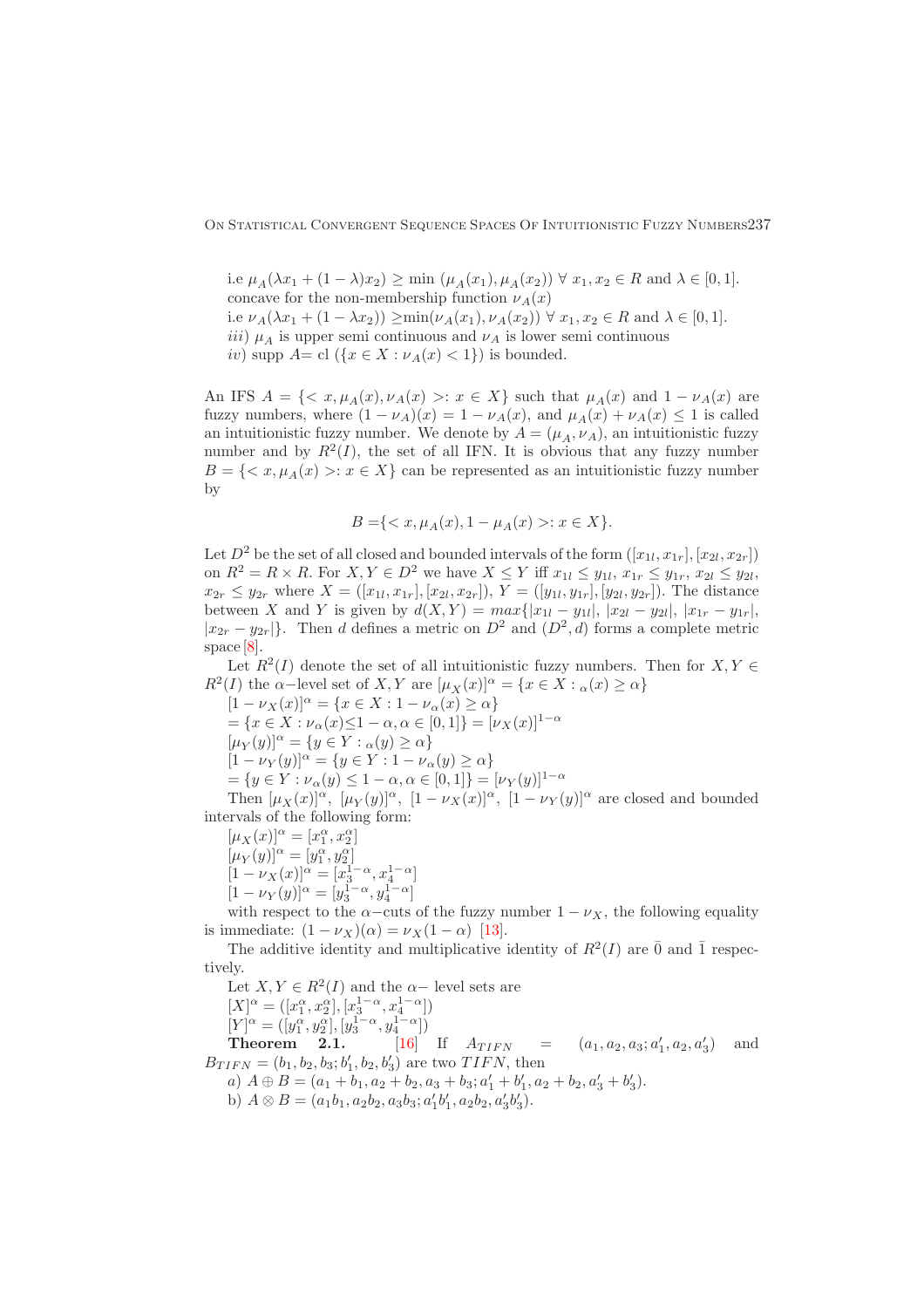A sequence  $X = (X_k)$  of intuitionistic fuzzy numbers is a function X from the set N of all positive integers into  $R^2(I)$ . Thus, a sequence of intuitionistic fuzzy numbers X is a correspondence from the set of positive integers to a set of intuitionistic fuzzy numbers, i.e., to each positive integer  $k$  there corresponds an intuitionistic fuzzy number  $X(k)$ . It is more common to write  $X_k$  rather than  $X(k)$ and to denote the sequence by  $(X_k)$  rather than X. The intuitionistic fuzzy number  $X_k$  is called the  $k-$ th term of the sequence.

**Definition 2.8.** A sequence  $X = (X_k)$  of IFN is said to be convergent to an intuitionistic fuzzy number  $X_0$ , if there exists a positive integer  $n_0$  such that  $\overline{d}(X_k, X_0) < \varepsilon$  for all  $k > n_0$ . We write  $\lim X_k = X_0$ .

**Definition 2.9.** A sequence  $X = (X_k)$  of IFN is said to be Cauchy sequence if there exists a positive integer  $n_0$  such that  $\overline{d}(X_k, X_m) < \varepsilon$  for all  $n, m \ge n_0$ .

**Definition 2.10.** A sequence  $X = (X_k)$  of IFN is said to be bounded if the sets  $\{\mu_{X_k} : k \in N\}$  and  $\{1 - \nu_{X_k} : k \in N\}$  are bounded.

### 2. Main Result

<span id="page-3-0"></span>Let us define a mapping  $\bar{d}^2$ :  $R^2(I) \times R^2(I) \to R^+ \cup \{0\}$  by  $\overline{d}^2(X,Y) = \sup_{\alpha \in [0,1]} d(X^{\alpha},Y^{\alpha})$  $= sup_{\alpha \in [0,1]} max \{ |x_{1l}^\alpha - y_{1l}^\alpha|, |x_{1r}^\alpha - y_{1r}^\alpha|, |x_{2l}^{1-\alpha} - y_{2l}^{1-\alpha}|, |x_{2r}^{1-\alpha} - y_{2r}^{1-\alpha}| \}$ Where,  $[X]^{\alpha} = ([x_{1l}^{\alpha}, x_{1r}^{\alpha}], [x_{2l}^{1-\alpha}, x_{2r}^{1-\alpha}])$  and  $[Y]^{\alpha} = ([y_{1l}^{\alpha}, y_{1r}^{\alpha}], [y_{2l}^{1-\alpha}, y_{2r}^{1-\alpha}])$ **Theorem 3.1.**  $(R^2(I), \overline{d^2})$  is a complete metric space. **Proof:** Let  $\{x^k\}$  be any Cauchy sequence in  $R^2(I)$ . Then there is a  $n_0 \in N$  such that  $\bar{d}^2(x^k, x^m) < \varepsilon$  for all  $k, m > n_0$ .  $\Rightarrow \sup_{\alpha \in [0,1]} d(x^{k(\alpha)}, x^{m(\alpha)}) < \varepsilon.$  $\Rightarrow \sup_{\alpha \in [0,1]} \max \left\{ |x_{1l}^{k(\alpha)} - x_{1l}^{m(\alpha)} \right\}$  $\binom{m(\alpha)}{1l}, |x_{1r}^{k(\alpha)}-x_{1r}^{m(\alpha)}|, |x_{2l}^{k(1-\alpha)}|$  $_{2l}^{k(1-\alpha)}$ - $x_{2l}^{m(1-\alpha)}$  $\frac{m(1-\alpha)}{2l}\big|$  $|x_{2r}^{k(1-\alpha)}-x_{2r}^{m(1-\alpha)}|\}<\varepsilon$  $\Rightarrow \sup_{\alpha \in [0,1]} \max \left\{ |x_{1l}^{k(\alpha)} - x_{1l}^{m(\alpha)} \right\}$  $\binom{m(\alpha)}{1l}, |x_{1r}^{k(\alpha)}-x_{1r}^{m(\alpha)}| < \varepsilon$  and  $\sup_{\alpha \in [0,1]} \max \left\{ |x_{2l}^{k(1-\alpha)}\right\}$  $\frac{k(1-\alpha)}{2l} - x_{2l}^{m(1-\alpha)}$  $\frac{m(1-\alpha)}{2l}, |x_{2r}^{k(1-\alpha)}-x_{2r}^{m(1-\alpha)}|$ } <  $\varepsilon$ ⇒sup<sub>α∈[0,1]</sub>  $d(x_1^{k(\alpha)}, x_1^{m(\alpha)}) < \varepsilon$  and sup<sub>α∈[0,1]</sub> $d(x_2^{k(1-\alpha)}, x_2^{m(1-\alpha)}) < \varepsilon$  $\Rightarrow \bar{d}(x_1^k, x_1^m) < \varepsilon$  and  $\bar{d}(x_2^k, x_2^m) < \varepsilon$  $\Rightarrow$ { $x_1^k$ } and { $x_2^k$ } are Cauchy sequence in  $R(I)$ . But  $R(I)$  is complete. Therefore we can write,  $\lim_k x_1^k = x_1^0$  and  $\lim_k x_2^k = x_2^0 \Rightarrow \bar{d}(x_1^k, x_1^0) < \varepsilon$  and  $\bar{d}(x_2^k, x_2^0) < \varepsilon$ Now,  $\bar{d}(x_1^k, x_1^0) < \varepsilon \Rightarrow \sup_{\alpha \in [0,1]} d(x_1^{k(\alpha)}, x_1^{0(\alpha)}) < \varepsilon$ . ⇒sup<sub>α∈[0,1]</sub> max  $\{ |x_{1l}^{k(\alpha)} - x_{1l}^{0(\alpha)}| \}$  $\left\{ \frac{0(\alpha)}{1l} \right\}, \left| x_{1r}^{k(\alpha)} - x_{1r}^{0(\alpha)} \right| \} < \varepsilon$ Similarly,  $\bar{d}(x_2^k, x_2^0) < \varepsilon \Rightarrow \sup_{\alpha \in [0,1]} d(x_2^{k(\alpha)}, x_2^{0(\alpha)}) < \varepsilon$ .  $\Rightarrow \sup_{\alpha \in [0,1]} \max \left\{ |x_{2l}^{k(\alpha)} - x_{2l}^{0(\alpha)} \right\}$  $\left\{ \frac{1}{2l} \right\}, \left| x_{2r}^{k(\alpha)} - x_{2r}^{0(\alpha)} \right| \} < \varepsilon$ From  $(1)$  and  $(2)$  we can write,  $\sup_{\alpha \in [0,1]} \max \left\{ |x_{1l}^{k(\alpha)} - x_{1l}^{0(\alpha)} \right\}$  $\left| \begin{smallmatrix} 0(\alpha) \ 1l \end{smallmatrix} \right|, \left| x_{1r}^{k(\alpha)} {-} x_{1r}^{0(\alpha)} \right|, \left| x_{2l}^{k(\alpha)} - x_{2l}^{0(\alpha)} \right|$  $\frac{0(\alpha)}{2l}, |x_{2r}^{k(\alpha)}-x_{2r}^{0(\alpha)}| \}<\varepsilon.$ i.e,  $\sup_{\alpha \in [0,1]} d(x^{k(\alpha)}, x^{0(\alpha)}) < \varepsilon$ . i.e,  $\overline{d^2}(x^k, x^0) < \varepsilon$ . i.e,  $\lim_k x^k = x^0$  and it is obvious that  $x^0 \in R^2(I)$ . This completes the proof.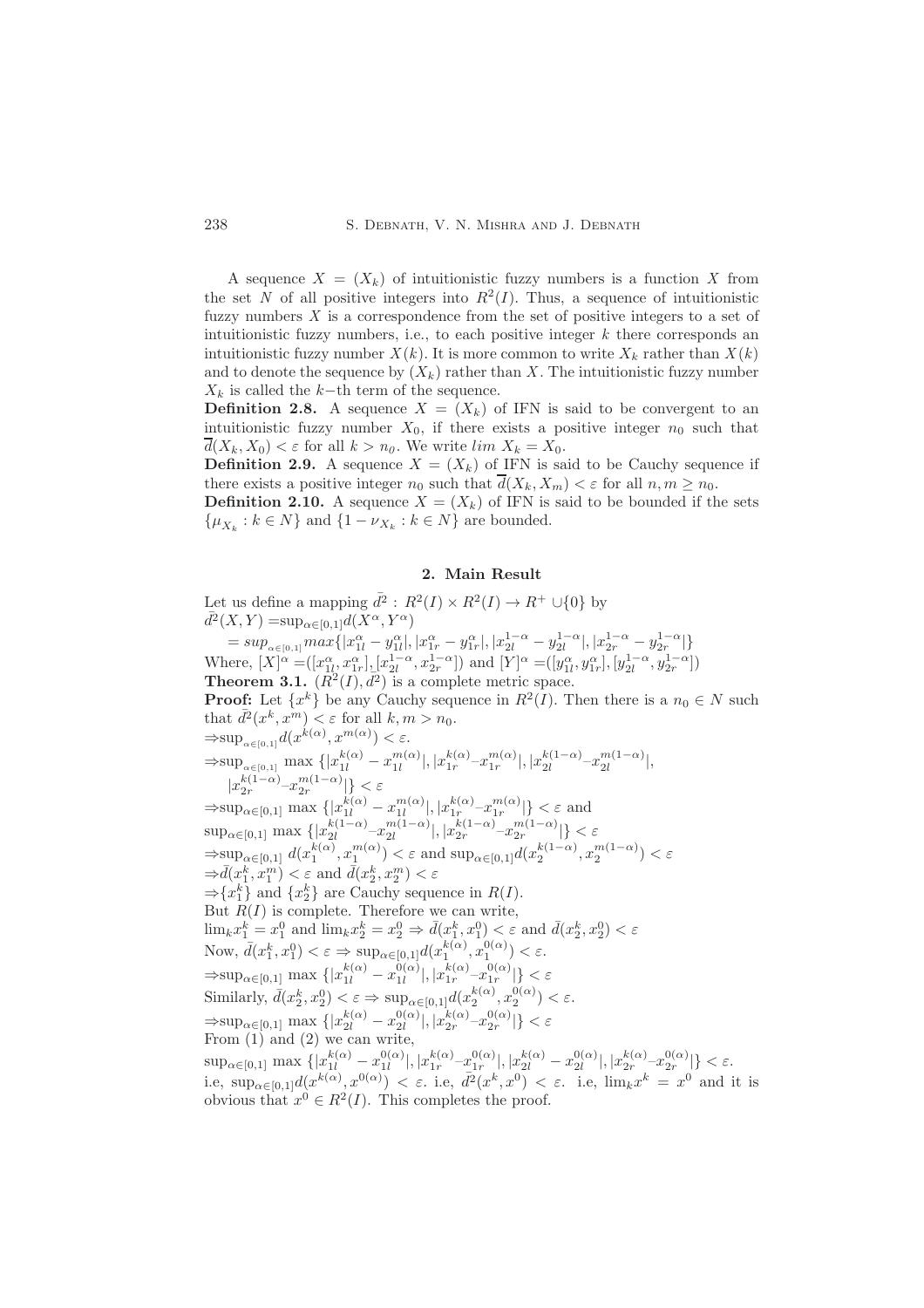On Statistical Convergent Sequence Spaces Of Intuitionistic Fuzzy Numbers239

**Definition 3.1.** A sequence  $X = (X_k)$  of IFN is said to be statistically convergent to an IFN  $X_0$  if for each  $\varepsilon > 0$ ,

$$
\delta(A(\varepsilon)) = \delta(\{k \in N : \bar{d}^2(X_k, X_0) \ge \varepsilon\}) = 0.
$$

**Definition 3.2.** A sequence  $X = (X_k)$  of IFN is said to be statistically null, if for each  $\varepsilon > 0$ ,  $\delta(A(\varepsilon)) = \delta \left( \{ k \in N : \overline{d^2}(X_k, \overline{0}) \ge \varepsilon \} \right) = 0$ . **Definition 3.3.** A sequence  $X = (X_k)$  of IFN is said to be statistically bounded, if for each  $\varepsilon > 0$ ,  $\delta(A(\varepsilon)) = \delta({k \in N : \exists M > 0, \overline{d}^2(X_k, \overline{0}) \ge M}) = 0$ . **Definition 3.4.** A sequence  $X = (X_k)$  of IFN is said to be statistically Cauchy, if for each  $\varepsilon > 0$ ,  $\delta(A(\varepsilon)) = \delta({k \in N : \overrightarrow{d}}(X_k, X_m) \geq \varepsilon) = 0$  for  $k, m > n_0 \in N$ . Let  $w^{IFN}$  denotes the spaces of all sequences of IFN. We introduce the following new sequence spaces  $_{st}c^{IFN} = \{(X_k) \in w^{IFN} : st - limX_k = X_0\}$  $_{st}c_{0}^{IFN} = \{(X_k) \in w_{1}^{IFN} : st - limX_k = \overline{0}\}$  $\mathcal{L}_{st} \ell_{\infty}^{IFN} = \{ (X_k) \in w^{IFN} : \exists K > 0, \delta(\{ k \in N : \bar{d}^2(X_k, \bar{0}) \geq K \}) = 0 \}$ Remark 3.1.  ${}_{st}c_{0}^{IFN} \subset {}_{st}c^{IFN} \subset {}_{st}\ell_{\infty}^{IFN}$ . **Example 3.1.** Let  $X = (X_k)$  be a sequence of IFN, where  $X_k(t) =$  $\sqrt{ }$ <sup>J</sup>  $\mathcal{L}$  $tk + 1$  for  $\frac{-1}{k} \le t \le 0$  $1 - tk$  for  $0 \le t \le \frac{1}{k}$ <br>0, otherwise  $\nu_{X_k}(t) =$  $\sqrt{ }$  $\int$  $\mathcal{L}$  $\frac{tk}{1-2k}$  for  $\frac{1-2k}{k} \le t \le 0$ <br>  $\frac{tk}{k}$  for  $0 \le t \le \frac{1}{k}$ <br>
1, otherwise Then  $[x_k(t)]^{\alpha} = \left[\frac{\alpha-1}{k}, \frac{-\alpha+1}{k}\right]$  $[\nu_{X_k}(t)]^{\alpha} = \left[\frac{1-\alpha-2k+2k\alpha}{k}, k(1-\alpha)\right]$  $\big[X\big]^{\alpha} = \big([\frac{\alpha - 1}{k}, \frac{-\alpha + 1}{k}], [\frac{1 - \alpha - 2k + 2k\alpha}{k}, k(1 - \alpha)]\big)$  $d^2(X_k, 0) = \sup_{\alpha \in [0,1]} d([X_k]^{\alpha}, [0]^{\alpha}) =$  $\sup_{\alpha \in [0,1]} \max \left\{ \left| \frac{\alpha-1}{k} \right|, \left| \frac{-\alpha+1}{k} \right|, \left| \frac{1-\alpha-2k+2k\alpha}{k} \right|, \left| k(1-\alpha) \right| \right\} = \max \left\{ \frac{1}{k}, \frac{1}{k}, 0, k \right\} = k.$ Now taking  $k = n^2$  we have,  $\delta\left(\left\{k \in N : \overline{d}^2(X_k, \overline{0}) \geq \varepsilon\right\}\right) = 0.$ The above example shows that  $(X_k)$  is statistically convergent but not ordinary convergent.

**Theorem 3.2.** The spaces  ${}_{st}c^{IFN}$ ,  ${}_{st}c^{IFN}$ ,  ${}_{st}l^{IFN}$  are closed with respect to addition and scalar multiplication.

**Proof:** Let  $X = (X_k)$  and  $Y = (Y_k)$  be two element of  ${}_{st}c_0^{IFN}$  and  $\alpha$ ,  $\beta$ any scalar. Then

 $\delta({\{k \in N : \bar{d}^2(X_k, \bar{0}) \geq \varepsilon\}}) = 0$  and  $\delta({\{k \in N : \bar{d}^2(Y_k, \bar{0}) \geq \varepsilon\}}) = 0$ Now,  $d^2(\alpha X_k + \beta Y_k, \overline{0}) \leq |\alpha|\overline{d}^2(X_k, \overline{0}) + |\beta|\overline{d}^2(Y_k, \overline{0})$  $\Rightarrow \delta(\lbrace k \in N : \overline{d^2}(\alpha X_k + \beta Y_k, \overline{0}) \geq \varepsilon \rbrace) \subseteq \delta(\lbrace k \in N : (|\alpha|\overline{d^2}(X_k, \overline{0}) + |\beta|\overline{d^2}(Y_k, \overline{0})) \geq$ ε})

 $= |\alpha| \delta({k \in N : \overline{d^2}}(X_k, \overline{0}) \ge \varepsilon}) + |\beta| \delta({k \in N : \overline{d^2}}(Y_k, \overline{0}) \ge \varepsilon}) = 0.$ This completes the proof.

**Theorem 3.3.** The spaces  ${}_{st}c^{IFN}$ ,  ${}_{st}c^{IFN}$ ,  ${}_{st}l^{IFN}_{\infty}$  are complete metric spaces w.r.t the metric  $\bar{d}^2(X, Y) = \text{sup}_k \bar{d}^2(X_k, Y_k)$ .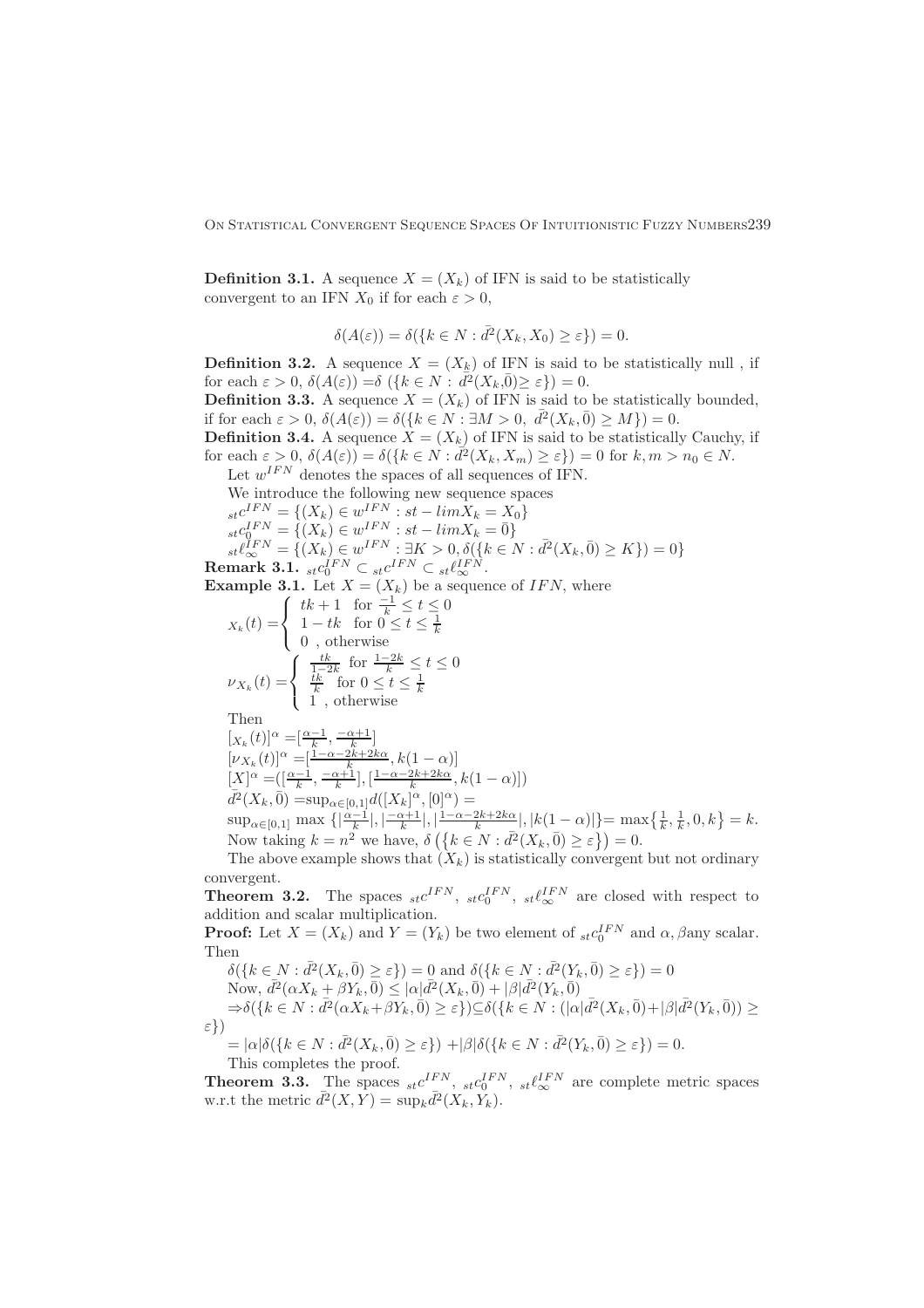**Proof:** Let  $\{x^k\}$  be any Cauchy sequence in  $_{st}c_0^{IFN}$ . Then there is a  $n_0 \in N$  such that  $\delta({k \in N : \overline{d}^2(x^k, x^m) \geq \varepsilon}) = 0$  for all  $k, m > n_0$ .  $\Rightarrow \delta({k \in N : \sup_{\alpha \in [0,1]} d(x^{k(\alpha)}, x^{m(\alpha)}) \geq \varepsilon}) = 0.$  $\Rightarrow \delta({k \in N : \sup_{\alpha \in [0,1]} \max {\{|x_{1l}^{k(\alpha)} - x_{1l}^{m(\alpha)}\} | \}})$  $\left. \begin{array}{l} m(\alpha) \\ 1 l \end{array} \right|, |x_{1r}^{k(\alpha)} – x_{1r}^{m(\alpha)}|, |x_{2l}^{k(1-\alpha)}|$  $\frac{k(1-\alpha)}{2l} - x_{2l}^{m(1-\alpha)}$  $\frac{m(1-\alpha)}{2l}\big|,$  $|x_{2r}^{k(1-\alpha)}-x_{2r}^{m(1-\alpha)}|\geq \varepsilon\})=0.$ 2r  $-x_{2r}$  $\Rightarrow \delta({k \in N} : \text{sup }_{\alpha \in [0,1]} \max({|x_{1l}^{k(\alpha)} - x_{1l}^{m(\alpha)})})$  $\binom{m(\alpha)}{1l}, \binom{k(\alpha)}{1r} - x_{1r}^{m(\alpha)} \geq \varepsilon$ } = 0 and  $\delta({k \in N} : \sup_{\alpha \in [0,1]} \max_{{k \leq l}} {\left| {x_{2l}^{k(1-\alpha)} } \right|}$  $_{2l}^{k(1-\alpha)}$ - $x_{2l}^{m(1-\alpha)}$  $\left\{ \frac{m(1-\alpha)}{2l}, \left| x_{2r}^{k(1-\alpha)} - x_{2r}^{m(1-\alpha)} \right| \right\} \geq \varepsilon \right\}$ ) = 0  $\Rightarrow \delta({k \in N : \sup_{\alpha \in [0,1]} d(x_1^{k(\alpha)}, x_1^{m(\alpha)}) \geq \varepsilon}) = 0$  and  $δ({k ∈ N : sup<sub>α∈[0,1]</sub> d(x<sub>2</sub><sup>k(1-α)</sup>, x<sub>2</sub><sup>m(1-α)</sup>) ≥ ε}) = 0$  $\Rightarrow \delta(\lbrace k \in N : \bar{d}(x_1^k, x_1^m) \geq \varepsilon \rbrace) = 0$  and  $\delta(\lbrace k \in N : \bar{d}(x_2^k, x_2^m) \geq \varepsilon \rbrace) = 0$  ${x_1^k}$  and  ${x_2^k}$  are Cauchy sequence in  $(R(I), \bar{d})$ . But  $(R(I), \overline{d})$  is complete. Therefore we can write, st-lim<sub>k</sub>  $x_1^k = x_1^0$  and st-lim<sub>k</sub>  $x_2^k = x_2^0$  $\Rightarrow \delta(\lbrace k \in N : \overline{d}(x_1^k, x_1^0) \geq \varepsilon \rbrace) = 0$  and  $\delta(\lbrace k \in N : \bar{d}(x_2^k, x_2^0) \geq \varepsilon \rbrace) = 0$ Now,  $\delta(\lbrace k \in N : \overline{d}(x_1^k, x_1^0) \geq \varepsilon \rbrace) = 0$  $\Rightarrow \delta({k \in N : \sup_{\alpha \in [0,1]} d(x_1^{k(\alpha)}, x_1^{0(\alpha)}) \geq \varepsilon}) = 0.$  $\Rightarrow \delta({k \in N : \sup_{\alpha \in [0,1]} \max {\{|x_{1l}^{k(\alpha)} - x_{1l}^{0(\alpha)}\} | \}})$  $\left\{ \frac{0(\alpha)}{1l} \right\}, \left| x_{1r}^{k(\alpha)} - x_{1r}^{0(\alpha)} \right| \geq \varepsilon \}$ ) = 0 (1) Similarly,  $\delta({k \in N : \bar{d}(x_2^k, x_2^0) \ge \varepsilon}) = 0 \Rightarrow \delta({k \in N : \sup_{\alpha \in [0,1]} d(x_2^{k(1-\alpha)}, x_2^{0(1-\alpha)}) \ge \varepsilon}) =$ 0.  $\Rightarrow \delta({k \in N : \text{sup }_{\alpha \in [0,1]} \text{max }({|x_{2l}^{k(1-\alpha)} - x_{2l}^{0(1-\alpha)} | \text{max }{\alpha})})$  $\left\{ \frac{20(1-\alpha)}{2l}, \left| x_{2r}^{k(1-\alpha)} - x_{2r}^{0(1-\alpha)} \right| \right\} \geq \varepsilon \right\} = 0$  (2) From (1) and (2) we can write,  $\delta({k \in N} : \sup_{\alpha \in [0,1]} \max_{{k \in N}} {\left| {x_{1l}^{k(\alpha)} - x_{1l}^{0(\alpha)}} \right|}$  $\left| \begin{smallmatrix} 0(\alpha) \ 1l \end{smallmatrix} \right|, \left| x_{1r}^{k(\alpha)} {-} x_{1r}^{0(\alpha)} \right|, \left| x_{2l}^{k(1-\alpha)} - x_{2l}^{0(1-\alpha)} \right|$  $\frac{1-\alpha}{2l},$  $|x_{2r}^{k(1-\alpha)}-x_{2r}^{0(1-\alpha)}|\geq \varepsilon\})=0.$ i.e,  $\delta({k \in N:\sup_{\alpha \in [0,1]} d(x^{k(\alpha)}, x^{0(\alpha)}) \geq \varepsilon}) = 0$ . i.e,  $\delta({\{k \in N : \bar{d}^2(x^k, x^0) \geq \varepsilon\}}) = 0.$ i.e, st-lim  $_k x^k = x^0$  and it is obvious that  $x^0 \in R^2(I)$ . This completes the proof. **Theorem 3.4.** The spaces  ${}_{st}c^{IFN}$ ,  ${}_{st}c^{IFN}$ ,  ${}_{st}l^{IFN}_{\infty}$  are normal and monotone. **Proof:** Let  $X = (X_k) \in {}_{st}c_0^{IFN}$ , and  $Y = (Y_k)$  be such that  $d^2(X_k, \bar{0}) \geq d^2(Y_k, \bar{0})$ .  $\Rightarrow \delta(\lbrace k \in N : \overline{d^2}(Y_k, \overline{0}) \geq \varepsilon \rbrace) \subseteq \delta(\lbrace k \in N : \overline{d^2}(X_k, \overline{0}) \geq \varepsilon \rbrace) = 0$  $\Rightarrow \delta(\overline{\{k \in N : \overline{d}^2(Y_k, \overline{0}) \geq \varepsilon\}}) = 0$ Hence  $_{st}c_0^{IFN}$  is normal and hence monotone. **Theorem 3.5.** The spaces  ${}_{st}c^{IFN}$ ,  ${}_{st}c^{IFN}$ ,  ${}_{st}l^{IFN}_{\infty}$  are sequence algebra.

<span id="page-5-0"></span>Proof: Proof is obvious.

### 3. Conclusion

It is the first time we have introduced this idea based on IFNs. This paper may be useful for those working in various fields using IFNs.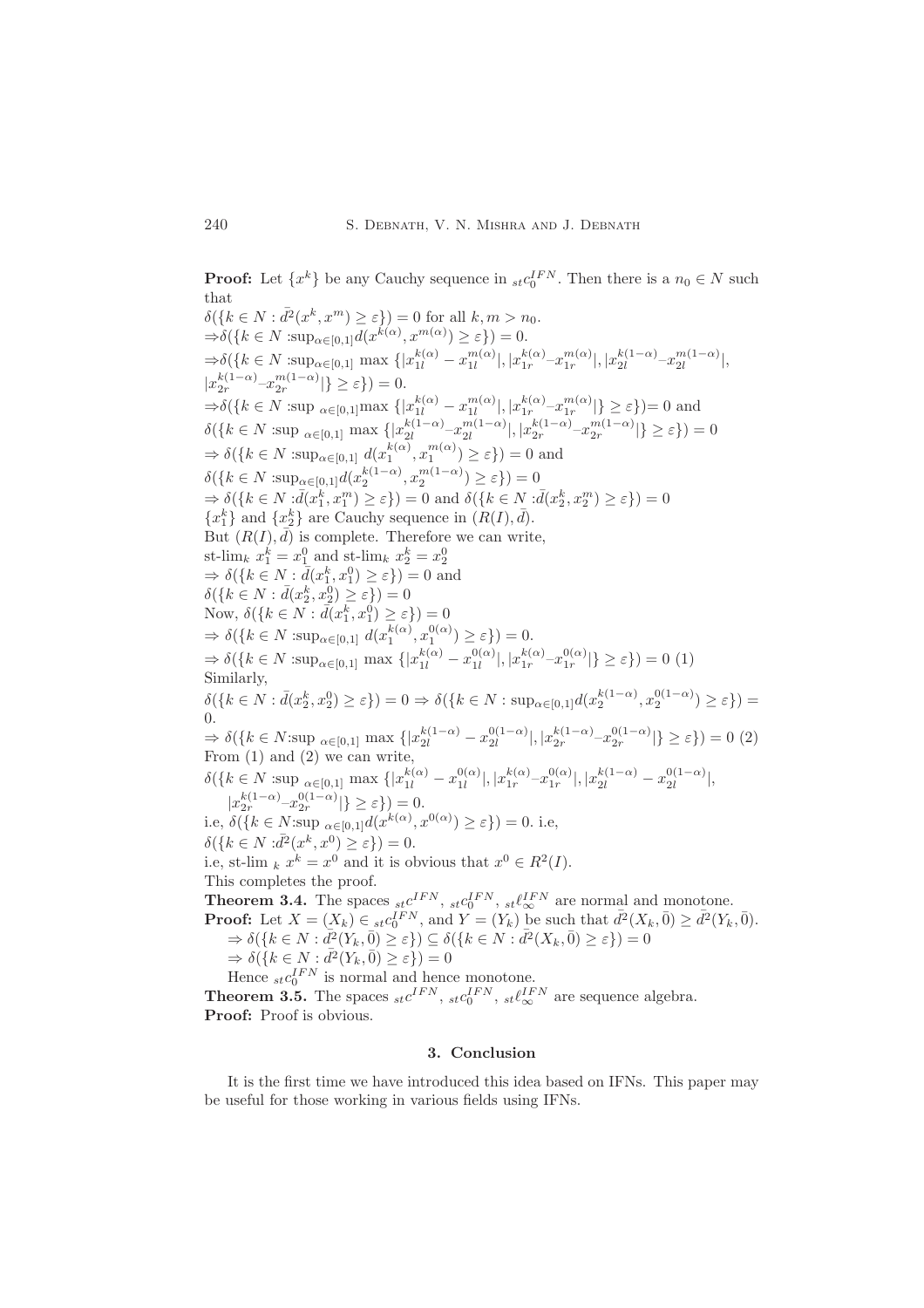On Statistical Convergent Sequence Spaces Of Intuitionistic Fuzzy Numbers241

#### <span id="page-6-0"></span>References

- <span id="page-6-11"></span><span id="page-6-1"></span>1. Atanassov, K. T., Intuitionistic Fuzzy Sets, Fuzzy Sets Syst., 20(1) (1986), 87-96.
- 2. Aytar, S., Pehlivan, S., Statistically Monotonic and Statistically Bounded Sequences of Fuzzy Numbers, Inform. Sci., 176(2006), 734–744.
- <span id="page-6-12"></span>3. Bilgin, T.,  $\triangle$ Statistical and Strong  $\triangle$ Cesaro Convergence of Sequence of Fuzzy Numbers, Math. Commun., 8(1) (2003), 95-100.
- <span id="page-6-2"></span>4. Burillo, P., Bustince, H., Mohedano, V., Some Definitions of Intuitionistic Fuzzy Number, Proceedings of the 1st Workshop on Fuzzy Based Expert Systems, Fuzzy Bulgarian Enthusiasts, D. Lakov, Ed., Sofia, Bulgaria, (1994) (53– 55).
- <span id="page-6-13"></span>5. Colak, R., Altın, Y., Mursaleen, M., On Some Sets of Difference Sequences of Fuzzy Numbers, Soft Comput., 15(2011), 787-793.
- <span id="page-6-7"></span>6. Connor, J. , On Strong Matrix Summability with to respect to a Modulus and Statistical Convergence, Canad. Math. Bull., 32(2) (1989), 194-198.
- <span id="page-6-18"></span><span id="page-6-8"></span>7. Connor, J., Fridy, J. A., Kline, J., Statistically Pre-Cauchy Sequences, Analysis, 14(4) (1994), 311-317.
- 8. Debnath, S., Sarma, B., Saha, S., On Some Sequence Spaces of Interval Vectors, Afr. Mat., 26(5) (2015), 673-678.
- <span id="page-6-16"></span>9. Debnath, S., Debnath, J., Some Generalized Statistical Convergent Sequence Spaces of Fuzzy Numbers via Ideals, Math. Sci., Lett. 2(2) (2013), 151-154.
- <span id="page-6-9"></span>10. Et, M., Nuray, F.,  $\Delta_m$  Statistical Convergence, Indian J. Pure Appl. Math., 32 (6) (2001),  $961 - 969.$
- <span id="page-6-5"></span><span id="page-6-3"></span>11. Fast, H., Sur La Convergence Statistique, Colloq. Math., 2 (1951), 241-244.
- <span id="page-6-19"></span>12. Fridy, J.A., On Statistical Convergence, Analysis, 5(1985), 301-313.
- 13. Grzegorzewski, P., Distances and Orderings in a Family of Intuitionistic Fuzzy Numbers, Proceedings of the 3rd Conference of the European Society for Fuzzy Logic and Technology (EUSFLAT '03), Zittau, Germany, (2003) (223–227).
- <span id="page-6-14"></span>14. Kwon, J. S., On Statistical and p-Cesaro Convergence of Fuzzy Numbers, Korean J. Opmut. Appl. Math., 7(1) (2000), 195-203.
- <span id="page-6-20"></span><span id="page-6-17"></span>15. Kamthan, P.K, Gupta, M., Sequence Spaces and Series, Marcel Dekker, New York, (1980).
- 16. Mahapatra, G.S., Roy, T.K., Reliability Evaluation using Triangular Intuitionistic Fuzzy Numbers Arithmetic Operations, World Academy of Science, Engineering and Technology, 50 (2009), 574–581.
- <span id="page-6-10"></span>17. Nuray, F., Savas, E., Statistical Convergence of Sequences of Fuzzy Numbers, Math. Slovaca, 45 (3) (1995), 269-273.
- <span id="page-6-6"></span>18. Salat, T., On Statistically Convergence of Real Number, Math. Slovaca, 30(2) (1980), 139-150.
- 19. Savas, E., On Statistical Convergent Sequences of Fuzzy Numbers, Inform. Sci., 137 (2001), 277-282.
- <span id="page-6-4"></span>20. Schoenberg, I.J., The Integrability of Certain Functions and Related Summability Methods, Am. Math. Mon., 66 (2001), 361-375.
- <span id="page-6-15"></span>21. Tripathy, B.C., Baruah, A., Lacunary Statistically Convergent and Lacunary Convergent Generalized Difference Sequences of Fuzzy Real Numbers, Kyungpook Math. J., 50 (2010), 565-574.
- 22. Zadeh, L.A., Fuzzy Sets, Inf. Control, 8 (1965), 338–353.